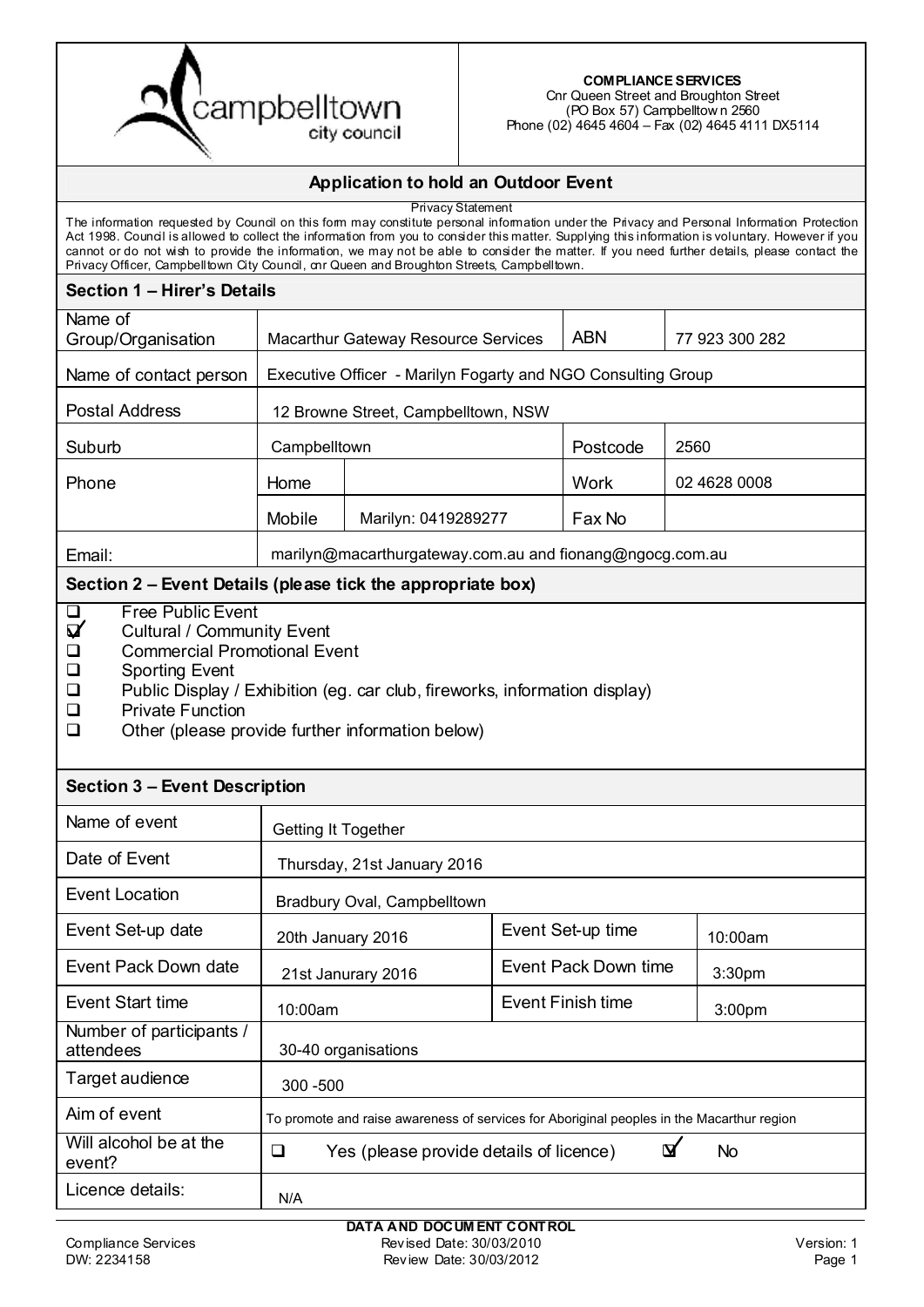### **Section 4 – Food Provisions**

The current Food Safety Standards require food businesses involved in temporary events to notify the NSW Food Authority of their business details, nature of food business and location of temporary premises. You must provide your NSW Food Authority Temporary Food Event Notification Reference Number below. Community and non-profit groups may be exempt from these requirements. If you have not notified the NSW Food Authority you can do so online at [www.foodnotify.nsw.gov.au](http://www.foodnotify.nsw.gov.au/) or contact the Help Desk at the NSW Food Authority on 1300 650 124.

All applicants that propose to sell or vend food at the event must adhere to Campbelltown City Council's Conditions for Operation of One Day Food Stalls, available as a separate document.

Public Liability insurance with Products Liability, to a minimum of \$10 million, is to be held by all contractors engaged to provide food and / or beverage at the event.

An application form for each food stall, including stallholder contact details and description of type of food to be served/sold shall be submitted to Council at least 14 days prior to the event. An application fee is to be paid in respect of each food stall.

Please note, Campbelltown City Council staff may inspect food stalls during the event.

| Will you be serving or selling food at your event?    | ⊠ | Yes<br>No                                                              |
|-------------------------------------------------------|---|------------------------------------------------------------------------|
| If yes, have you contacted the NSW Food<br>Authority? |   | Yes                                                                    |
|                                                       |   | NSW Food Authority Temporary Food<br><b>Event Notification Number:</b> |
|                                                       |   | No.                                                                    |
| Have you read and understood the Conditions for       | ⊠ | Yes                                                                    |
| Operation of One Day Food Stall?                      |   | No                                                                     |

### **Section 5 – Vehicle Access / Parking / Road Closures**

A detailed schedule of vehicle access requirements for your proposed event, including delivery and collection of associated equipment, must be provided below.

Vehicles are not permitted into grassed areas within Council's parks and reserves except for the purpose of loading and unloading equipment. The applicant must provide details of proposed loading and unloading times.

Any display vehicles must have written permission from Campbelltown City Council and must display a permit on their vehicle for the duration of the event.

Council may require a formal Traffic Management Plan.

| Access for emergency vehicles must be kept clear at all times.                                  |              |                                    |                         |            |  |
|-------------------------------------------------------------------------------------------------|--------------|------------------------------------|-------------------------|------------|--|
| Do you require vehicle access to the site?                                                      | ⊠<br>No.     | Yes (please provide details below) |                         |            |  |
| Will access to adjoining roads be affected by public attending your event?                      |              |                                    | $\overline{\mathbf{M}}$ | Yes<br>No. |  |
| Do any roads require Traffic Management or closure?                                             |              |                                    | $\boldsymbol{\nabla}$   | Yes<br>No. |  |
| Please provide details of the number and size of each vehicle that requires access to the site: |              |                                    |                         |            |  |
| 3 x 3 tonne trucks, 5 vans, 20 sedans                                                           |              |                                    |                         |            |  |
|                                                                                                 |              |                                    |                         |            |  |
| How many public car spaces are required?                                                        | Estimated at | 60 spaces                          |                         |            |  |
|                                                                                                 |              |                                    |                         |            |  |
| Details of car parking provisions/location:                                                     |              |                                    |                         |            |  |
|                                                                                                 |              |                                    |                         |            |  |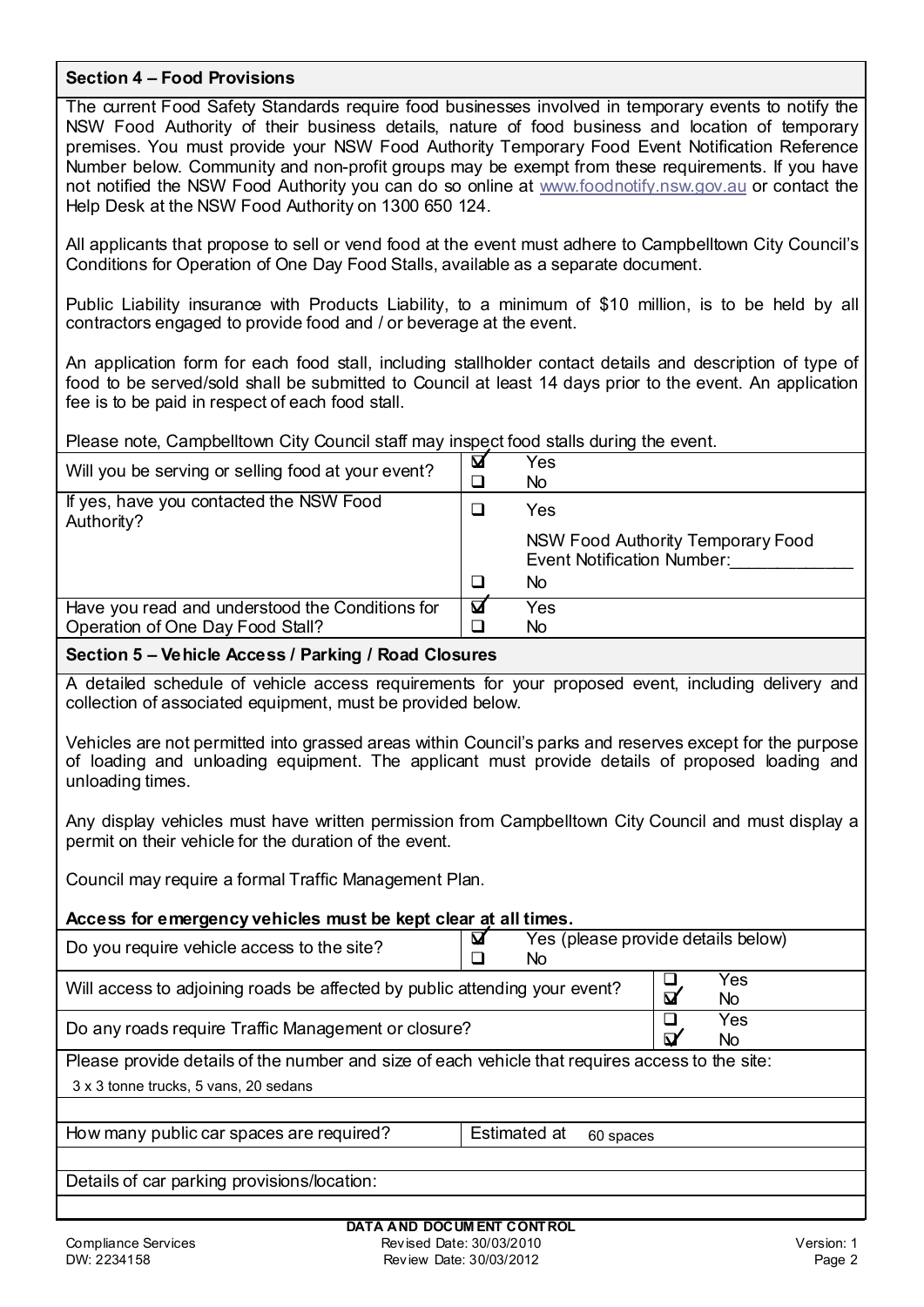| Section 6 - Facilities & Structures                                                                                                                                                                                                                                                                                                                                          |                                |                                    |                                                                                                                 |
|------------------------------------------------------------------------------------------------------------------------------------------------------------------------------------------------------------------------------------------------------------------------------------------------------------------------------------------------------------------------------|--------------------------------|------------------------------------|-----------------------------------------------------------------------------------------------------------------|
| Any installation of temporary physical structures eg. Fete stalls, marquees, generators, temporary<br>fences, seating and staging associated with the proposed event require approval from Campbelltown<br>City Council.                                                                                                                                                     |                                |                                    |                                                                                                                 |
| ⊠<br>Do you proposed to erect any structures?<br>$\Box$<br>No                                                                                                                                                                                                                                                                                                                |                                | Yes (please provide details below) |                                                                                                                 |
| If yes, please provide details of the number, type, size and purpose of each proposed structure:<br>One stage 8m wide x 5m deep x 1 m high for performances<br>1 x generator to provide power to the stage<br>2 large marquees for food eating and sitting areas in the event of rain and to shield from the sun<br>30-40 stalls for service providers<br>200 plastic chairs |                                |                                    |                                                                                                                 |
| 40 tables<br>Date and time to be installed<br>20th January 2016, 10am - 6pm                                                                                                                                                                                                                                                                                                  |                                |                                    |                                                                                                                 |
| Date and time to be removed<br>21st January 2016, 3:30pm - 9pm                                                                                                                                                                                                                                                                                                               |                                |                                    |                                                                                                                 |
| Location of structure(s). Please provide exact location on the site map that must be submitted with this<br>application (see Section 11 for more information).                                                                                                                                                                                                               |                                |                                    |                                                                                                                 |
| How many toilets are available for the event?                                                                                                                                                                                                                                                                                                                                | Disabled:                      | Males:                             | Females:                                                                                                        |
| Are any of there toilets being bought in temporarily?                                                                                                                                                                                                                                                                                                                        | $\overline{\mathbf{u}}$<br>Yes | $\Box$                             | <b>No</b>                                                                                                       |
| Details of toilet servicing arrangements<br>(Provider/service description/frequency)                                                                                                                                                                                                                                                                                         |                                |                                    | Splash Down Event Services, Standard single and<br>disabled unisex bathrooms with inbuilt hand wash facilities. |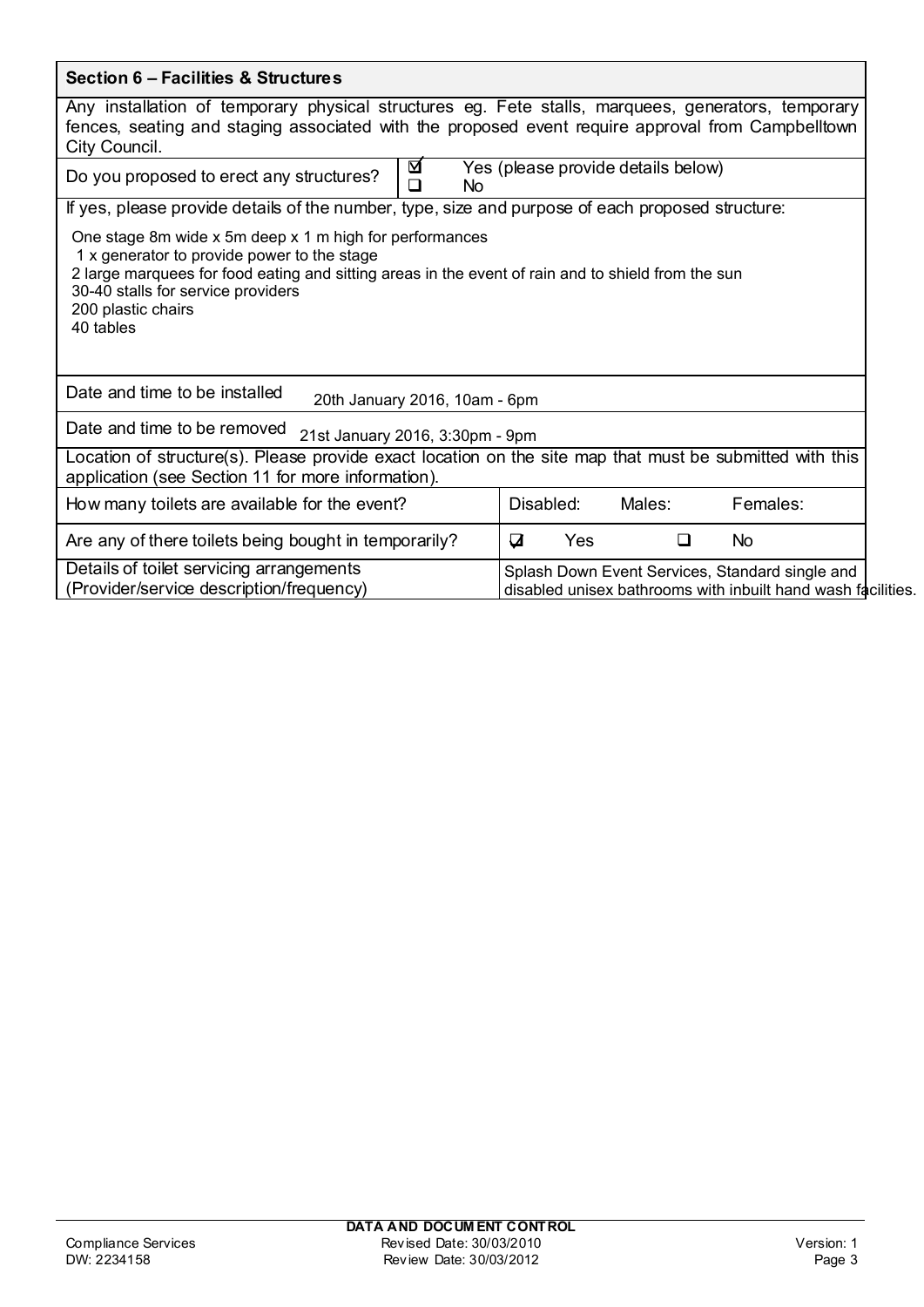# **Section 7 – Insurance – Public Liability and Workers Compensation**

The event holder must hold and supply copies of the following insurance policies:

- 1. Public Liability Insurance to at least a minimum of \$10 million
- 2. Worker's Compensation Insurance for any employee(s) of the applicant employed in conjunction with the proposed event
- 3. Where the applicant has engaged third parties (eg. Contractors) to work on the event, the applicant must supply copies of the contractors Public Liability and Worker's Compensation Insurance that covers each third party.

A list of third parties that will be involved in the event must be supplied to Campbelltown City Council.

Where the third party is acting as a supplier of equipment / facilities it is the Applicant's responsibility to ensure the third party has public liability insurance covering their use of equipment / facilities.

| Does your organisation have Public Liability | ▏Ш     | Yes (please provide details)                                                                           |
|----------------------------------------------|--------|--------------------------------------------------------------------------------------------------------|
|                                              |        |                                                                                                        |
| Insurance of at least \$10 million?          |        | Nο                                                                                                     |
| Does the Applicant propose to engage         | $\Box$ | Yes (please provide details)                                                                           |
| contractors to work on the event?            |        | Nο                                                                                                     |
|                                              |        | Please list each third party that will be engaged, provide information on what the third party will be |

supplying and attach their Public Liability and Workers Compensation Insurance certificates. The event organiser is responsible for obtaining and verifying Certificates of Currency from all contractors.

**List of Third Party Contractors including carnival rides and amusement devices, stage/furniture and equipment/lighting suppliers, temporary structure providers/installers, fireworks contractors,**  <u>.</u><br>dalaanging contractor

| <b>Contact Details</b> | Compensation/Personal<br>Accident | <b>Public Liability</b>                                                  |
|------------------------|-----------------------------------|--------------------------------------------------------------------------|
|                        |                                   |                                                                          |
|                        |                                   |                                                                          |
|                        |                                   |                                                                          |
|                        |                                   |                                                                          |
|                        |                                   |                                                                          |
|                        |                                   |                                                                          |
|                        |                                   |                                                                          |
|                        |                                   |                                                                          |
|                        |                                   |                                                                          |
|                        |                                   |                                                                          |
|                        |                                   |                                                                          |
|                        |                                   |                                                                          |
|                        |                                   | Event security, waste removal and cleansing contractors, etc)<br>Workers |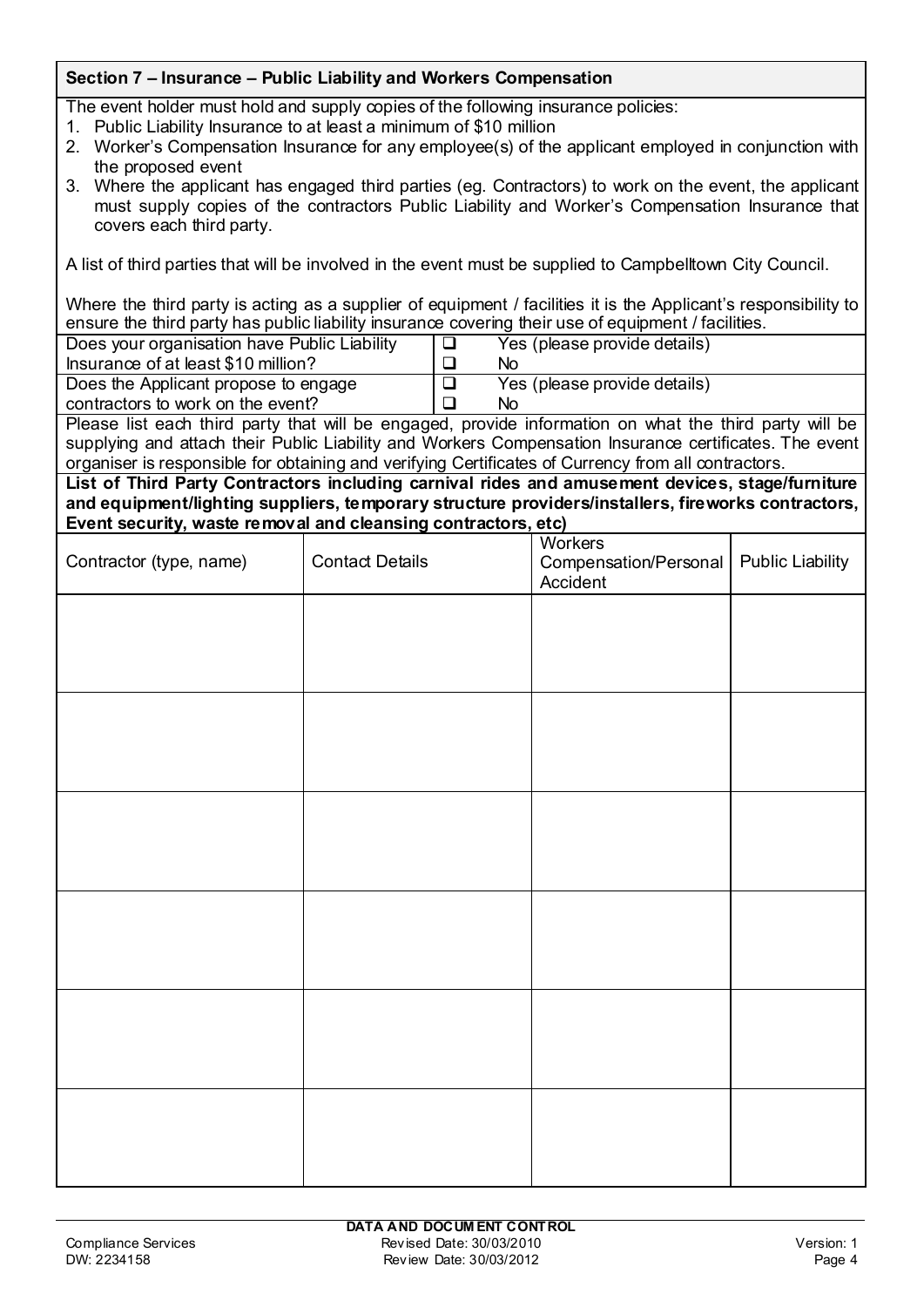| <b>Section 8 - Amusement Devices</b>                                                                                                                                                                                                                                                                                                                                              |                                   |             |                         |               |                                                    |                              |                                                         |
|-----------------------------------------------------------------------------------------------------------------------------------------------------------------------------------------------------------------------------------------------------------------------------------------------------------------------------------------------------------------------------------|-----------------------------------|-------------|-------------------------|---------------|----------------------------------------------------|------------------------------|---------------------------------------------------------|
| <b>Amusement Device</b><br>Provider                                                                                                                                                                                                                                                                                                                                               | Ride/device<br><b>Description</b> |             |                         | <b>Number</b> | <b>Work Cover Registration</b>                     |                              | <b>Work Cover</b><br><b>Registration expiry</b><br>date |
|                                                                                                                                                                                                                                                                                                                                                                                   |                                   |             |                         |               |                                                    |                              |                                                         |
|                                                                                                                                                                                                                                                                                                                                                                                   |                                   |             |                         |               |                                                    |                              |                                                         |
|                                                                                                                                                                                                                                                                                                                                                                                   |                                   |             |                         |               |                                                    |                              |                                                         |
|                                                                                                                                                                                                                                                                                                                                                                                   |                                   |             |                         |               |                                                    |                              |                                                         |
|                                                                                                                                                                                                                                                                                                                                                                                   |                                   |             |                         |               |                                                    |                              |                                                         |
|                                                                                                                                                                                                                                                                                                                                                                                   |                                   |             |                         |               |                                                    |                              |                                                         |
|                                                                                                                                                                                                                                                                                                                                                                                   |                                   |             |                         |               |                                                    |                              |                                                         |
|                                                                                                                                                                                                                                                                                                                                                                                   |                                   |             |                         |               |                                                    |                              |                                                         |
| Note: Copies of WorkCover Registration Certificates and public liability insurance<br>documentation is to be provided to Council's Business Assurance Section prior to event<br>approval being granted.                                                                                                                                                                           |                                   |             |                         |               |                                                    |                              |                                                         |
| Section 9 - Risk Management/Security / First Aid / Emergency Services                                                                                                                                                                                                                                                                                                             |                                   |             |                         |               |                                                    |                              |                                                         |
| The Applicant is required to submit a Risk Identification Plan for the proposed event. The Risk<br>Management Plan must address the following issues: animals, crowds, lost children, emergencies,<br>medical infrastructure, entertainers, power, stage, traffic, waste and weather.                                                                                             |                                   |             |                         |               |                                                    |                              |                                                         |
| The Applicant accepts all risks, other than negligent acts by servants or agents of Campbelltown City<br>Council, during its use of Campbelltown City Council's open space and is required to indemnify<br>Campbelltown City Council for all risks.                                                                                                                               |                                   |             |                         |               |                                                    |                              |                                                         |
| The Applicant is required to address crowd safety and provide details of any contracted security and / or<br>police (i.e. Security Company details, contact details/person and number of personnel).                                                                                                                                                                              |                                   |             |                         |               |                                                    |                              |                                                         |
| Have you completed and attached a Risk Identification(s) for your proposed event?                                                                                                                                                                                                                                                                                                 |                                   |             |                         |               |                                                    |                              | $\Box$<br><b>Yes</b><br>$\Box$<br><b>No</b>             |
| If it is anticipated that the Event will have an attendance exceeding 2,500 people, an additional security<br>plan needs to be attached to this application                                                                                                                                                                                                                       |                                   |             |                         |               |                                                    |                              |                                                         |
| Have you notified emergency services?                                                                                                                                                                                                                                                                                                                                             |                                   | Police      |                         |               | Yes<br>□                                           |                              |                                                         |
|                                                                                                                                                                                                                                                                                                                                                                                   |                                   | Ambulance   |                         |               | $\Box$<br><b>No</b><br>$\overline{\square}$<br>Yes |                              |                                                         |
|                                                                                                                                                                                                                                                                                                                                                                                   |                                   |             | <b>NSW Fire Brigade</b> |               | $\Box$<br>No<br>$\Box$<br>Yes                      |                              |                                                         |
|                                                                                                                                                                                                                                                                                                                                                                                   |                                   | (fireworks) |                         |               | $\Box$<br>No<br>$\Box$<br>Yes                      |                              |                                                         |
| Are First Aid Officers provided at your event?<br>Number:<br>(if yes, First Aid needs to be located on the site plan)<br>$\Box$<br>No                                                                                                                                                                                                                                             |                                   |             |                         |               |                                                    |                              |                                                         |
| Section 10 – Utilities (Sound / Power / Water / Lighting / Rubbish Removal)                                                                                                                                                                                                                                                                                                       |                                   |             |                         |               |                                                    |                              |                                                         |
| Sound                                                                                                                                                                                                                                                                                                                                                                             |                                   |             |                         |               |                                                    |                              |                                                         |
| All events held in the Campbelltown City Council Local Government Area must adhere to the<br>Environmental Protection Authority (EPA) guidelines for the use of amplification equipment. The<br>Applicant is responsible for ensuring that noise from the proposed event is kept within EPA Guidelines<br>and sound disturbances to nearby businesses and residents is minimised. |                                   |             |                         |               |                                                    |                              |                                                         |
| Do you propose to have any amplifying equipment at the<br>proposed event?                                                                                                                                                                                                                                                                                                         |                                   |             |                         | □<br>❏        | No                                                 | Yes (please provide details) |                                                         |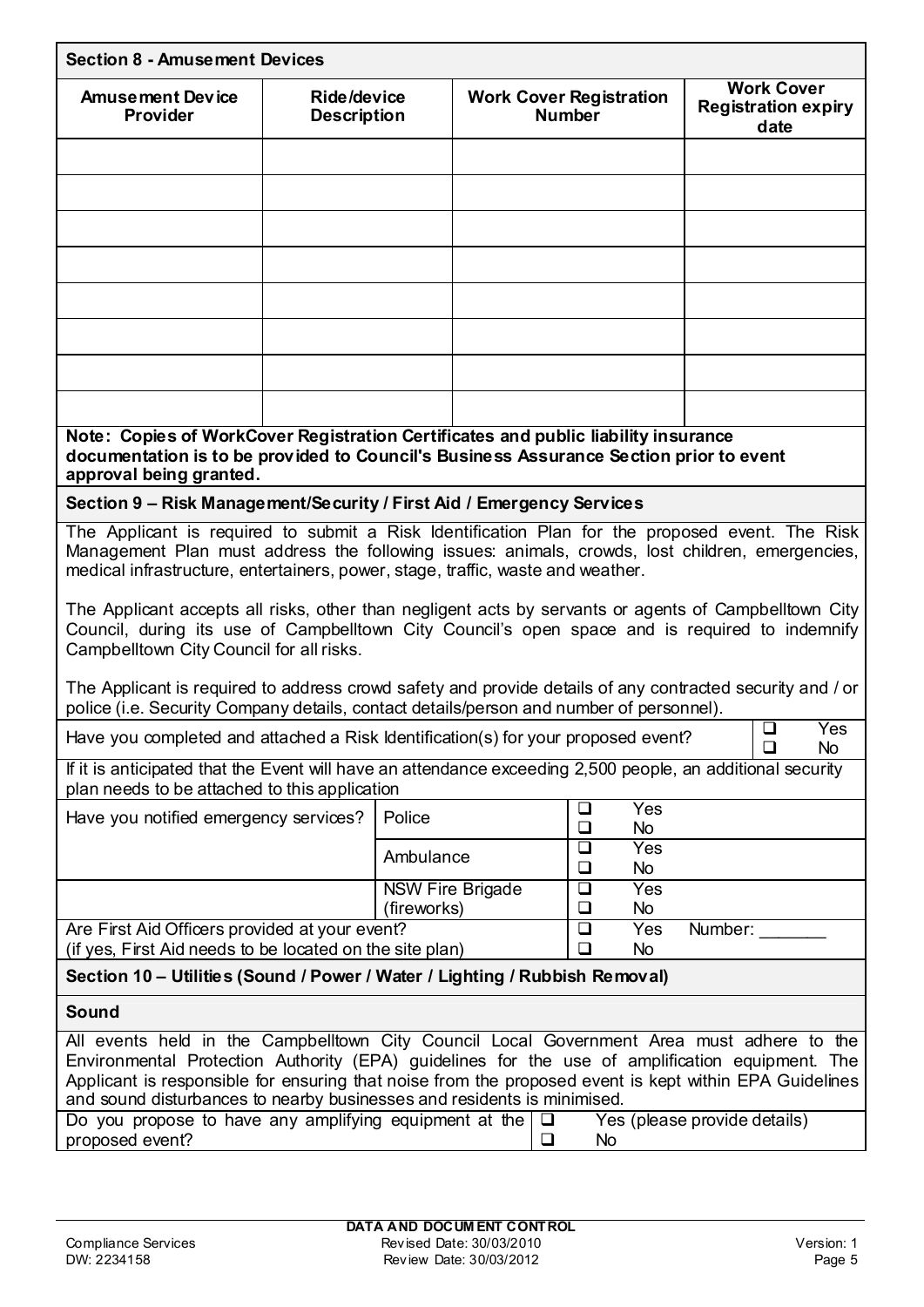| Please specify the number and type                                                                                                                                                                                   |                  |                  |  |
|----------------------------------------------------------------------------------------------------------------------------------------------------------------------------------------------------------------------|------------------|------------------|--|
| of amplification equipment to be<br>used                                                                                                                                                                             |                  |                  |  |
| (location and orientation to be shown<br>on site plan)                                                                                                                                                               |                  |                  |  |
|                                                                                                                                                                                                                      |                  |                  |  |
|                                                                                                                                                                                                                      |                  |                  |  |
| Reasons<br>for<br>the<br>0f<br>the<br>use                                                                                                                                                                            |                  |                  |  |
| equipment                                                                                                                                                                                                            |                  |                  |  |
|                                                                                                                                                                                                                      |                  |                  |  |
|                                                                                                                                                                                                                      |                  |                  |  |
| Times of use                                                                                                                                                                                                         |                  |                  |  |
|                                                                                                                                                                                                                      |                  |                  |  |
| Lighting                                                                                                                                                                                                             |                  |                  |  |
| Do you propose to use the lights on site (if applicable)?                                                                                                                                                            | □<br>$\Box$      | Yes<br><b>No</b> |  |
| Do you proposed to use external contractors to supply the                                                                                                                                                            | $\Box$<br>$\Box$ | Yes              |  |
| lighting?<br>Do you intend to supply additional lighting                                                                                                                                                             | $\Box$           | <b>No</b><br>Yes |  |
| (location to be shown on site plan)                                                                                                                                                                                  | ❏                | <b>No</b>        |  |
| Time that lighting will commence                                                                                                                                                                                     |                  |                  |  |
| Time that lighting will cease                                                                                                                                                                                        |                  |                  |  |
|                                                                                                                                                                                                                      |                  |                  |  |
| <b>Electricity</b>                                                                                                                                                                                                   |                  |                  |  |
| Do you intend to use power provided on site?                                                                                                                                                                         | $\Box$<br>$\Box$ | Yes<br><b>No</b> |  |
| If so, outline what appliances will be connected to on-site power                                                                                                                                                    |                  |                  |  |
| Council encourages hirers, where possible, to supply their own power and / or generators. Please<br>specify the number of generators and the locations of those generators on the Site Plan.                         |                  |                  |  |
| Note: All leads must be secured 1.8 metres above the ground or safely protected on the ground from trip<br>hazards or contact with water. All extension leads must be tested and tagged by a licensed electrician or |                  |                  |  |
| other suitably qualified person.<br>How many generators will be used on site (if any)?                                                                                                                               |                  |                  |  |
| <b>Waste Management</b>                                                                                                                                                                                              |                  |                  |  |
| Provide details of provisions to collect rubbish off the grounds at the event (number, type and size of bins<br>to be provided)                                                                                      |                  |                  |  |
|                                                                                                                                                                                                                      |                  |                  |  |
|                                                                                                                                                                                                                      |                  |                  |  |
|                                                                                                                                                                                                                      |                  |                  |  |
| Provide details of the method of removing rubbish from the site                                                                                                                                                      |                  |                  |  |
|                                                                                                                                                                                                                      |                  |                  |  |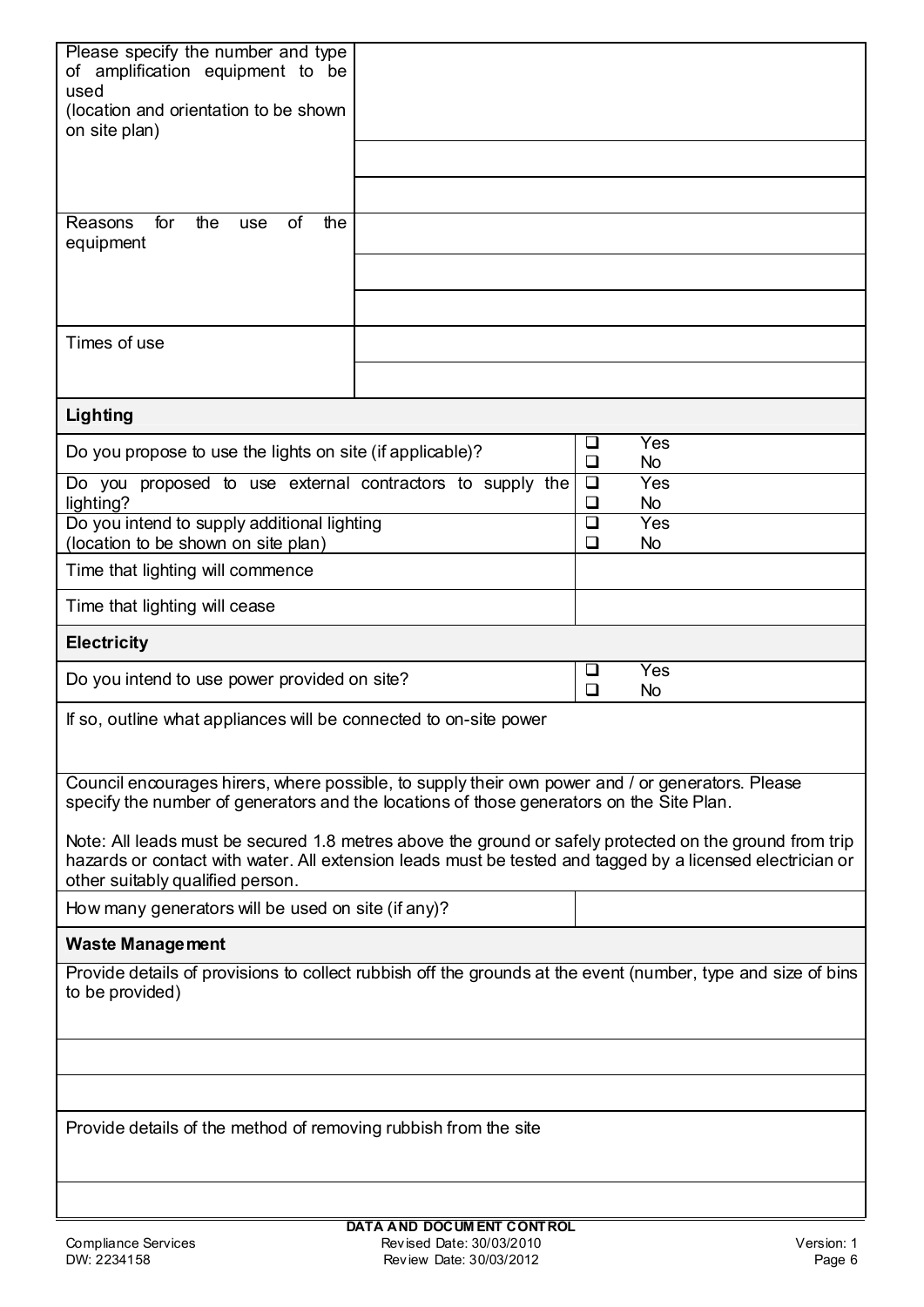| Are any recycling initiatives planned for the event                                                                                                                                                                                                                                                                                                                                                                                                                                                                           | ⊔<br>□ | Yes<br><b>No</b> |
|-------------------------------------------------------------------------------------------------------------------------------------------------------------------------------------------------------------------------------------------------------------------------------------------------------------------------------------------------------------------------------------------------------------------------------------------------------------------------------------------------------------------------------|--------|------------------|
| If yes, please provide details (number, type and size of bins to be provided)                                                                                                                                                                                                                                                                                                                                                                                                                                                 |        |                  |
|                                                                                                                                                                                                                                                                                                                                                                                                                                                                                                                               |        |                  |
|                                                                                                                                                                                                                                                                                                                                                                                                                                                                                                                               |        |                  |
| Section 11 - Signage                                                                                                                                                                                                                                                                                                                                                                                                                                                                                                          |        |                  |
| Roadside signs are not permitted on State Highways. The use of banners for roadside promotion may be<br>permitted with the written approval of Council; subject to conditions. Please list the sites proposed for<br>any signage/banner display and signage details.                                                                                                                                                                                                                                                          |        |                  |
|                                                                                                                                                                                                                                                                                                                                                                                                                                                                                                                               |        |                  |
|                                                                                                                                                                                                                                                                                                                                                                                                                                                                                                                               |        |                  |
|                                                                                                                                                                                                                                                                                                                                                                                                                                                                                                                               |        |                  |
|                                                                                                                                                                                                                                                                                                                                                                                                                                                                                                                               |        |                  |
|                                                                                                                                                                                                                                                                                                                                                                                                                                                                                                                               |        |                  |
| Section 12 - Pyrotechnics                                                                                                                                                                                                                                                                                                                                                                                                                                                                                                     |        |                  |
| Details of Fireworks Display                                                                                                                                                                                                                                                                                                                                                                                                                                                                                                  |        |                  |
| Are you intending to have fireworks at your event?                                                                                                                                                                                                                                                                                                                                                                                                                                                                            | ⊔<br>□ | Yes<br><b>No</b> |
| If so, description of display (type of fireworks/display/location/duration):                                                                                                                                                                                                                                                                                                                                                                                                                                                  |        |                  |
|                                                                                                                                                                                                                                                                                                                                                                                                                                                                                                                               |        |                  |
|                                                                                                                                                                                                                                                                                                                                                                                                                                                                                                                               |        |                  |
| Details of Pyrotechnician conducting display:<br>(must be a WorkCover Authority Licenced Pyrotechnician)                                                                                                                                                                                                                                                                                                                                                                                                                      |        |                  |
| Name:                                                                                                                                                                                                                                                                                                                                                                                                                                                                                                                         |        |                  |
| Contact details (address/phone number)                                                                                                                                                                                                                                                                                                                                                                                                                                                                                        |        |                  |
| WorkCover Authority Licence Number and expiry:                                                                                                                                                                                                                                                                                                                                                                                                                                                                                |        |                  |
| Risk Management Plan for fireworks prepared:<br>(copy of plan to be attached)                                                                                                                                                                                                                                                                                                                                                                                                                                                 | ⊔<br>□ | Yes<br><b>No</b> |
| Have you notified WorkCover Authority of the fireworks event:                                                                                                                                                                                                                                                                                                                                                                                                                                                                 | □<br>◻ | Yes<br><b>No</b> |
| Copies of above details and Public Liability Insurance documentation to be provided a minimum of 14<br>days prior to the event.                                                                                                                                                                                                                                                                                                                                                                                               |        |                  |
| Section 13 - Site Map                                                                                                                                                                                                                                                                                                                                                                                                                                                                                                         |        |                  |
| Applicants will be required to submit a detailed site map of their proposed event with this application. The<br>map must include the location of all temporary structures, first aid, permanent and portable toilets (if any)<br>fireworks display location (if appropriate), location of command centre, food and other stalls, stage<br>location and orientation, car parking, entry, exits, access routes for emergency vehicles, lighting, sound<br>equipment and other items of interest relevant to the proposed event. |        |                  |